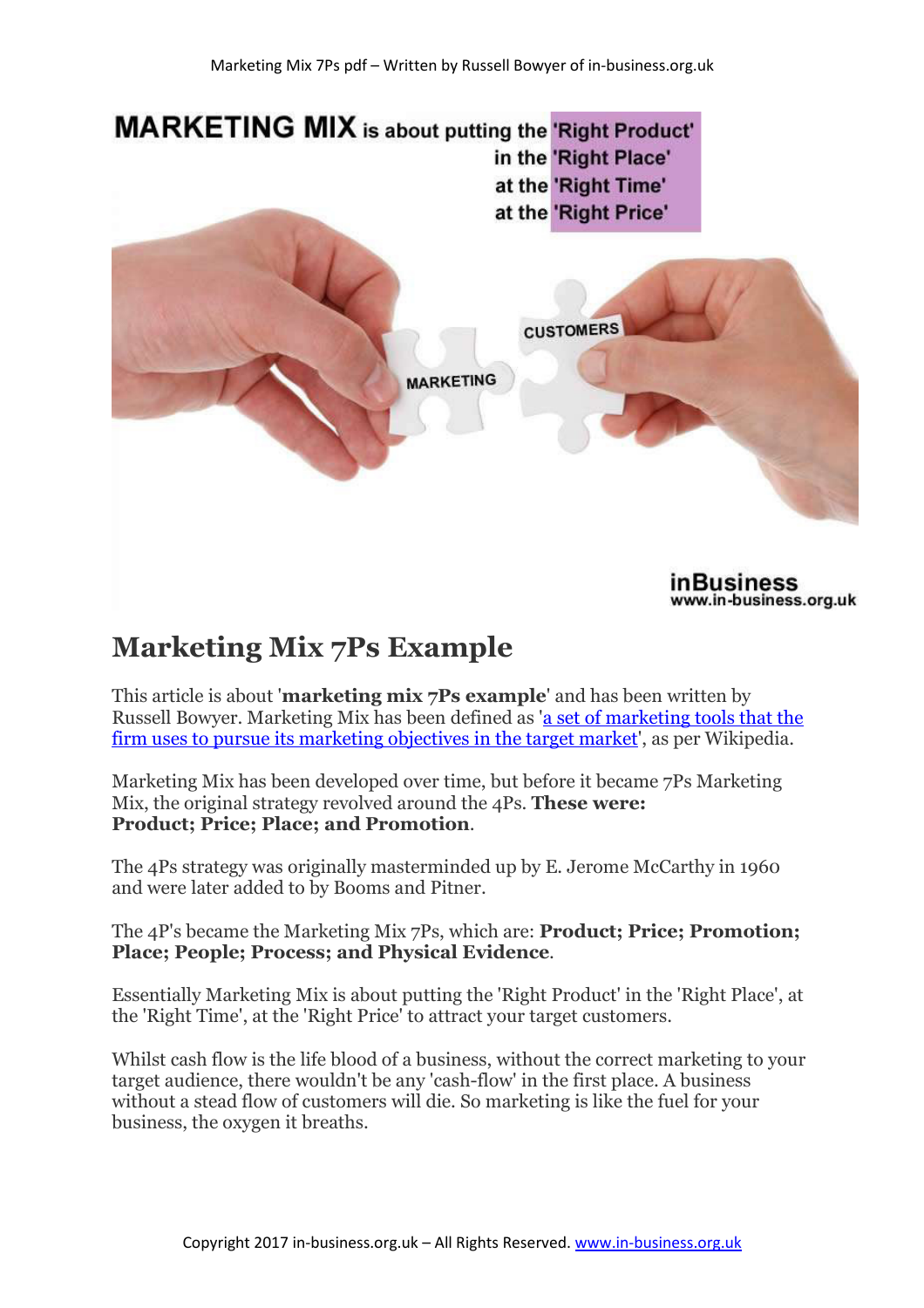**"***The management process responsible for identifying, anticipating and satisfying customer requirements profitably***." Marketing definition by The Chartered Institute of Marketing.**

**The Marketing Mix 4Ps explained in a bit more detail.** 

# **MARKETING MIX 4Ps**



#### **P1 - Product**

The key to developing a product is to make sure there's a sufficiently large target audience. If there's no one to buy your product, then there's no point in making it. So market research is a must beforehand.

The most successful companies discover what customers want first. And then develop the products to meet the customer needs.

In today's world the first 'P' includes services too, but when the Marketing Mix was first devised, it was targeted at products only.

With product (or service), the company must focus on quality (but this doesn't always mean top quality, it depends on the target audience the product is destine for).

Also look at features and variants of the product or service, customer service to backup your product or service, warranties and guarantees, branding and image.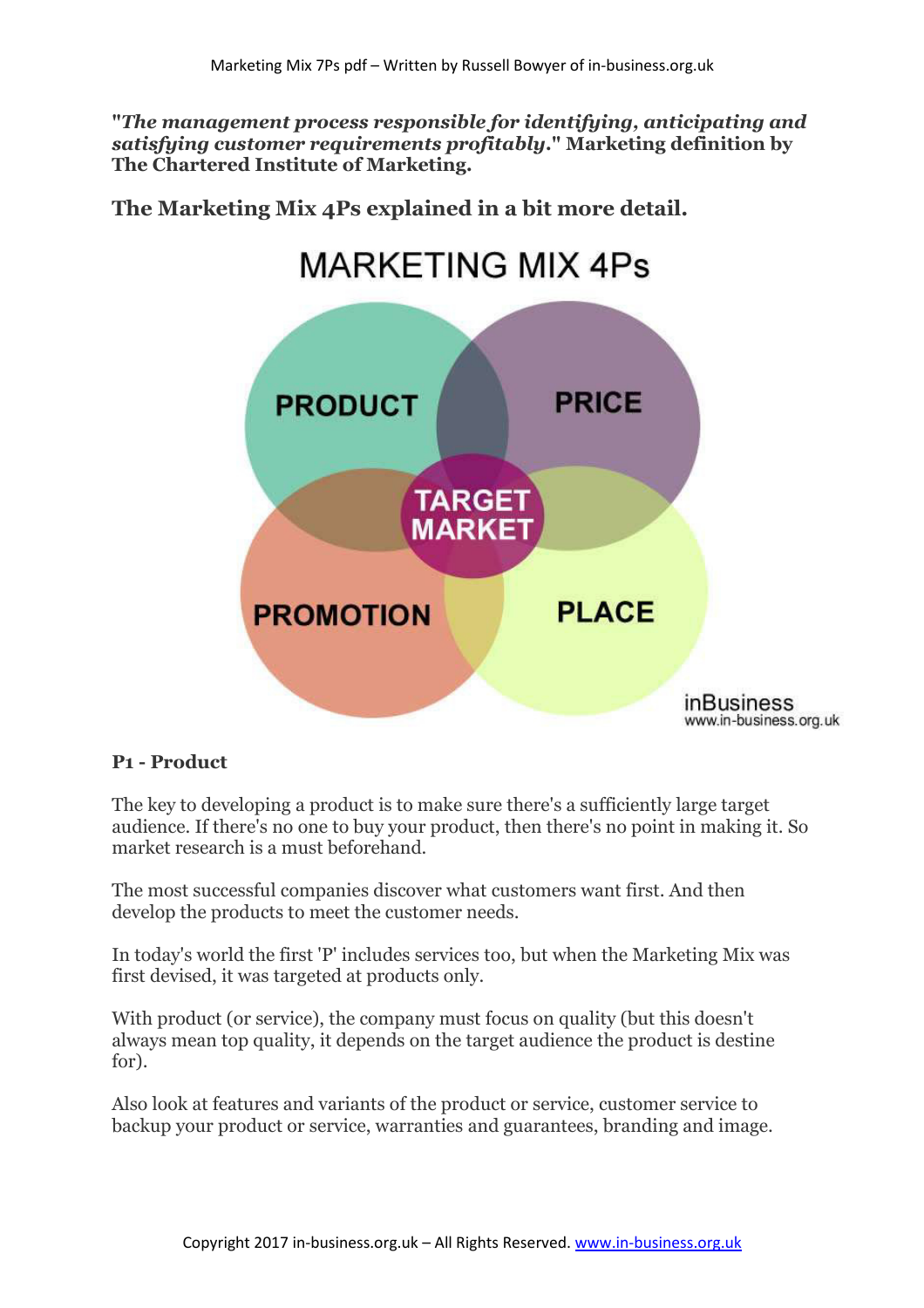#### **P2 - Price**

A product or service is only worth what someone (which in this case is a customer), is willing to pay for it. However, being the cheapest is not always the way to go. See Marketing Mix 7Ps Example below.

With price you need to be aware of the competition, but this is not simply about the price level of competitors - see Marketing Mix 7Ps Example below. You can outcompete on service to justify a higher price. You can compete on a better service, better value added or simply better value for money.

When you price-up your products or services, you need to build-in a suitable profit within this price. If you're looking at increasing prices of your products, review what number of customers you could lose as a result of the price increase.

#### **Marketing Mix 7Ps Example - Competing on price gives you no where else to go, when your competitors reduce their prices too.**

The price of your products or service positions you in the market place in relation to your competitors. So for example, if you price high, like Rolls Royce cars, you are going for expensive, quality and snob value. Customers are happy to pay more, but in exchange for a higher price, they expect a better product or service for their money.

The company image for expensive products, in the example of Rolls Royce, should be consistent, from letterheads right through to the qualify of the leather used on the seats.

Whereas with 'value products', as for example supermarket value brands, the packaging is cheap and the product quality is less than perfect. But this 'low-quality' level is acceptable to the customers concerned. They are happy to pay a lower price for this 'low-quality.'

#### **P3 - Place**

We've all heard the expression '*being in the right place at the right time*.' Marketing Mix is the same. Your business needs to be where your customers expect it to be. This applies to physical locations as well as an online store or website.

You must advertise or make your product available in the right place. This might be having your shop on the high street, for example, and this is all about location, location, location. It is also important to have the right quantities available, as running out of stock on an order is never good for business.

Customers want convenience and with the Internet, speed is key. Customers want things now and at the cheapest price.

Place can be applied to placing your advert in the right place. Choosing the right advertising medium is key. It needs to be where your customers flock to. The key is finding out where this is.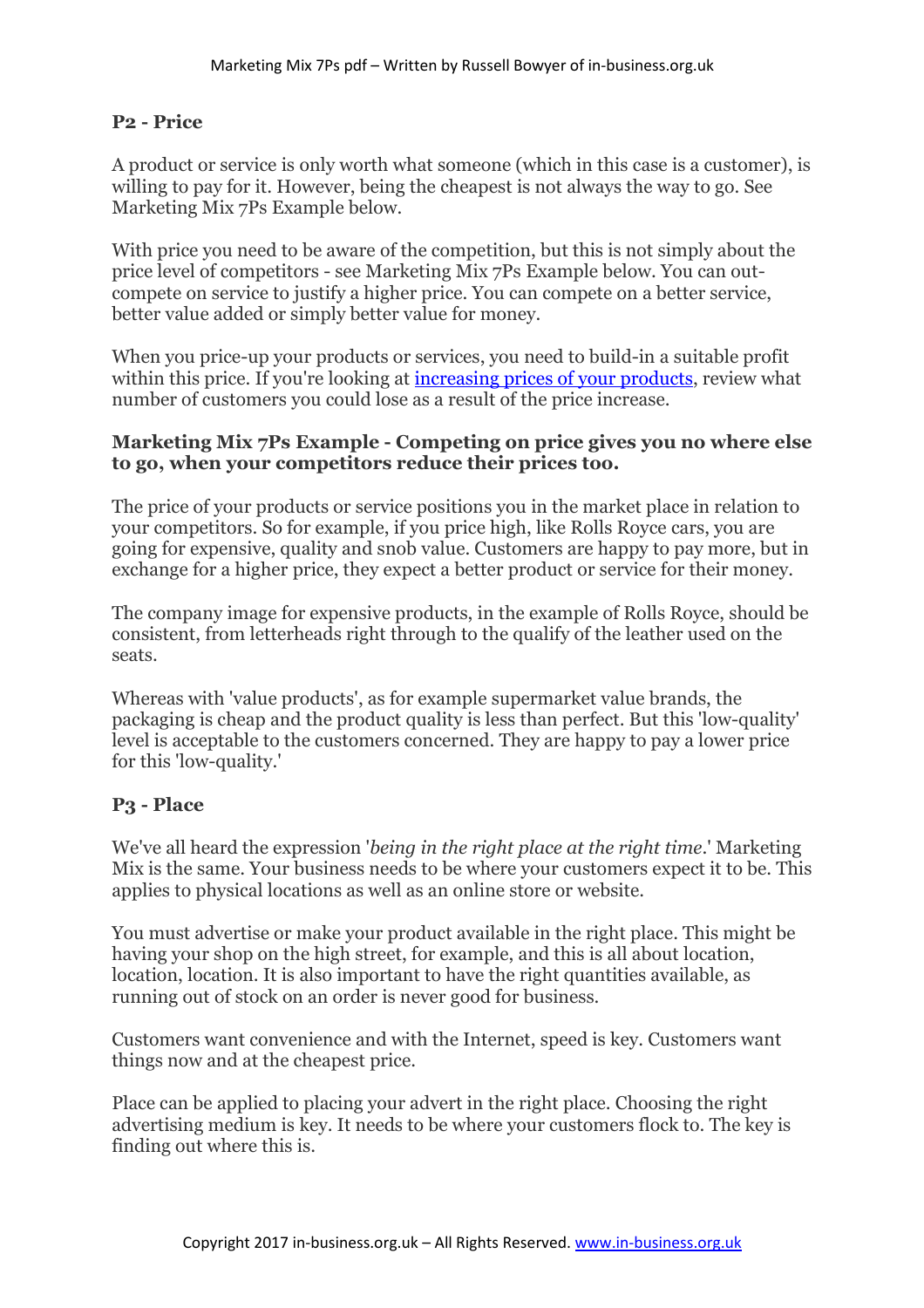#### **P4 - Promotion**

Promotion is an art. Promotion encompasses a whole range of activities, which includes advertising, PR, testimonials, special offers and discounts, exhibitions, Pay Per Click (PPC), social media, customer service and more.

Good promotion is about communicating the benefits of your products or services and not simply focusing on the features. Ask the questions '*What's in it for me?'* from the customers perspective.

It's highly probable that the first-time experience of customers with companies is via their website. Also, with the ever increasing in the use of mobiles, your website needs to be mobile friendly, as well as clearly laid out.

Always consider looking at other advertising avenues. Are you using all of the social media channels for example? Have you tried traditional print, as this still remains popular.

Headlines and images are key to grabbing customer attention. The advert content must follow on from a great headline. Focus on the benefits of your product or service.

So now that the Marketing Mix 4P's have been outlined, it's time to look at the three extra P's added by Brooms and Pitner.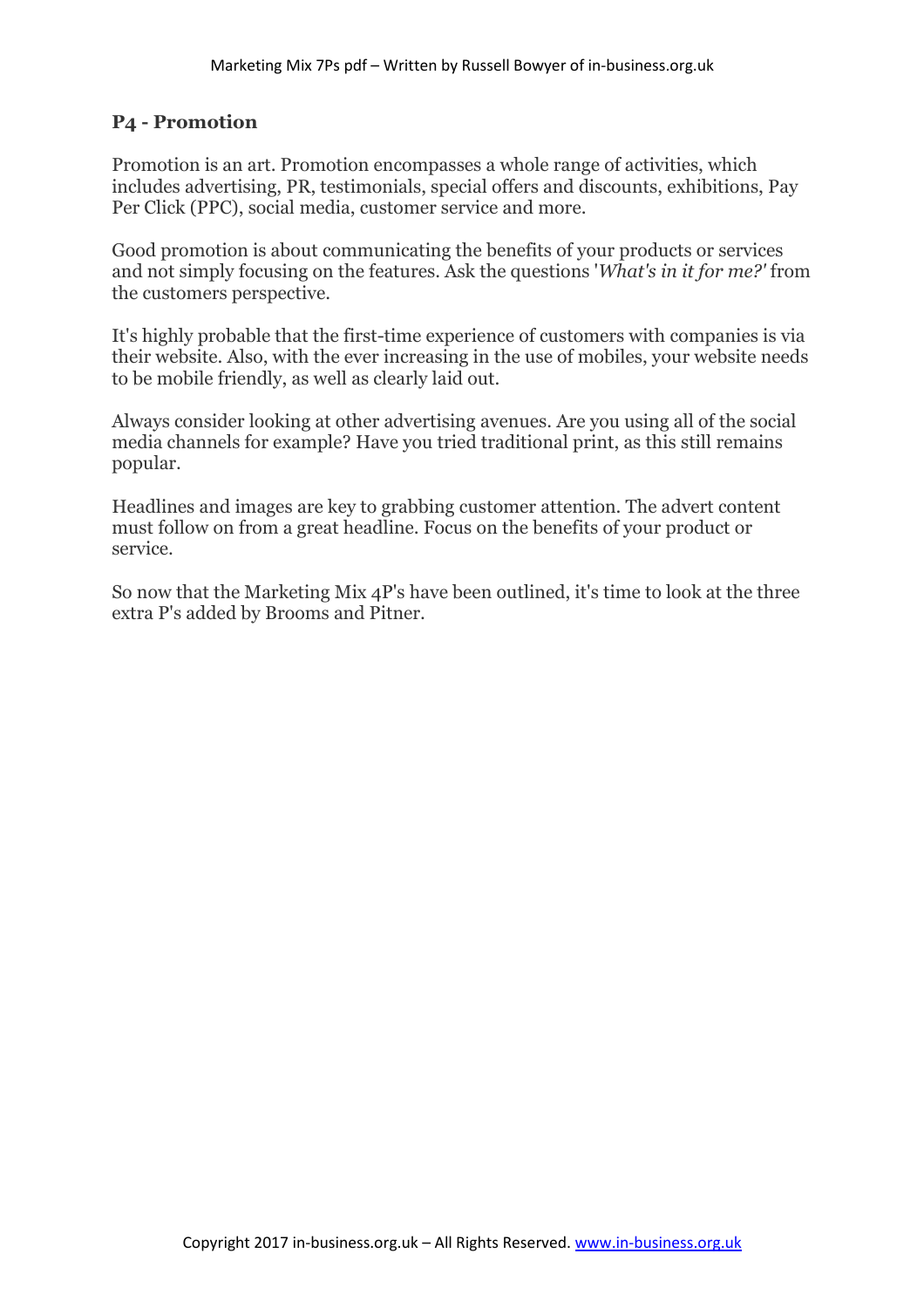

### **Marketing Mix 7Ps Example - three Extra P's**

#### **P5 - People**

I always advise business owners to think of everyone they come into contact with as a potential customer. So ensure that each time your business comes into contact with **ANY** person, make sure it's always a great experience. This includes suppliers, the maintenance engineer, the passenger in the seat next to you on a flight etc.

People talk to other people. People love to complain, so if they've had a bad experience with your business, be it as a customer or not, they'll more than likely tell someone about it.

Choosing the right people also applies to your staff. Make sure your staff, especially those who are in direct contact with customers, leave a good impression with customers. But please re-read the above paragraph, as even staff who do not interact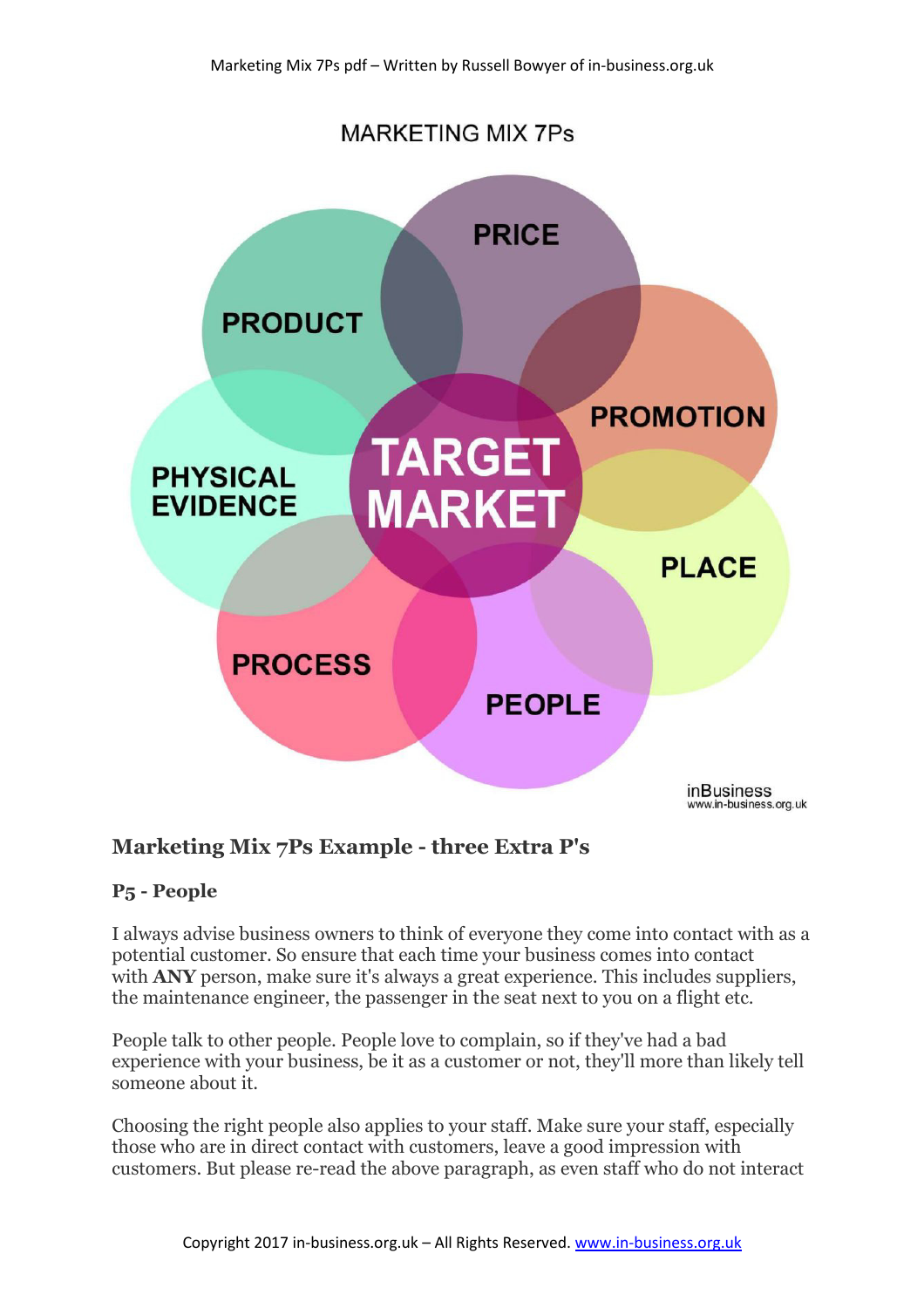with customers, must be aware of what effect they can have on anyone they make contact with.

In the age of social media this is especially true. Previously, a customer would share a bad experience with 7-10 people (much more than a great experience). However, with social media, if a bad experience is shared, this could be shared with hundreds, if not thousands of people.

Having great people in your business will ensure a great customer experience and will lead to referrals and testimonials.

#### **P6 - Process**

The process is the complete buying experience. From the first point of contact, usually the website, through to delivery of the product or service. However, the process doesn't stop there, as there's the after sales service, and fostering good relations with customers after they've purchased.

One of the keys to a good buying process is speed. This is especially true when it comes to delivery of products ordered on the Internet. Keeping customers informed along the way is a great way to improve on customer experience. I ordered an item off the Internet recently, and on the day of delivery I received a text to say they'd be with me in 15 minutes. Their delivery vehicle obviously had a tracking device, which is linked back to a central system. I was impressed.

If part of your buying process is via the telephone, make sure that this experience is a good one. Make sure the phone is answered promptly. Don't leave customers on hold and if you can avoid it, don't use automated phone systems. If you do, make sure you test it out, as if you were a customer. Is it easy to use, and what are the wait times?

Your business processes should be designed with the customer in mind, and not around your convenience.

#### **P7 - Physical Evidence**

Physical Evidence is also about the customer experience. When a customer first engages with a company for the first time, they are not familiar with the products or services. You need to provide customers with physical evidence that inspires confidence.

This could be as straight forward as a good clean website which has customer testimonials. Having a contact us page is important too, so that customers are able to make physical contact. If customers visit a physical location, a shop, a restaurant, an office etc., first impressions count.

Where appropriate offer the ability to speak with your customers. This will give the necessary reassurances about the company.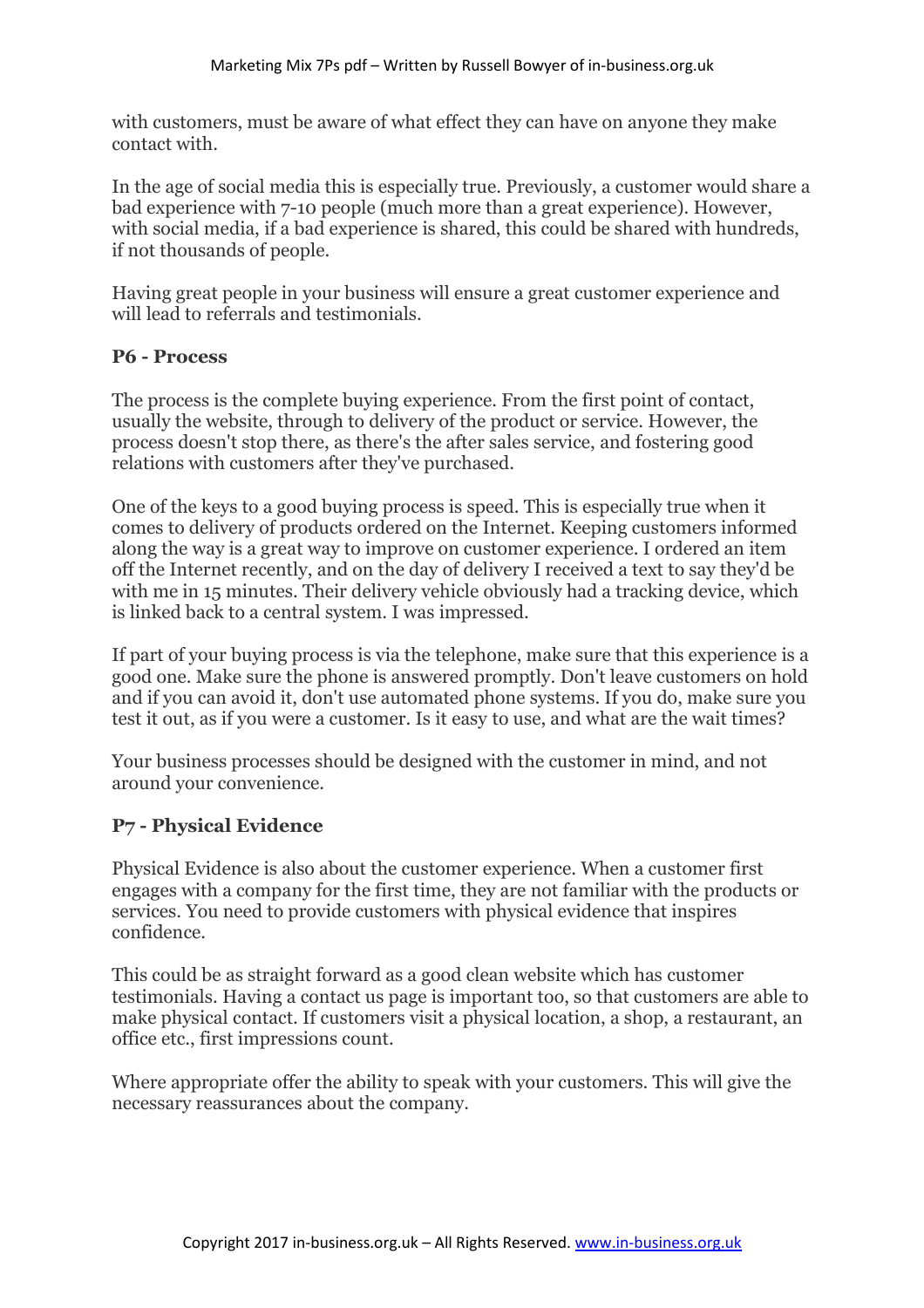Review your services and products on a regular basis and obtain feedback. Consider doing a client advisory board too, as this will provide invaluable information on your company and its products and services.

## **Marketing Mix 7Ps Example...**



I thought an live example of the Marketing Mix 7Ps would help to clarify this article.

The business is a care business (one that I previously part-owned and was MD), caring for the elderly in their own homes. The strategy was to grow the business from a position of £300,000 turnover and a break-even point to one of profitability. When I sold my shares back to the two brothers, the turnover had increased to over £1.1 million, with a profit in excess of £100,000.

#### **P1 - Product - In this case a service of live in care**

In this example the product is a service. The elderly care market is extremely competitive with many players vying for the business. The target market is huge and growing. The focus was on providing excellent care under the supervision of qualified nursing staff. In this case the target market was not actually the ultimate client.

The target audience for this business were the children of the client. Although I say children, most of them were in their mid to late 50's, with parents in their late 70's to 80's and 90's.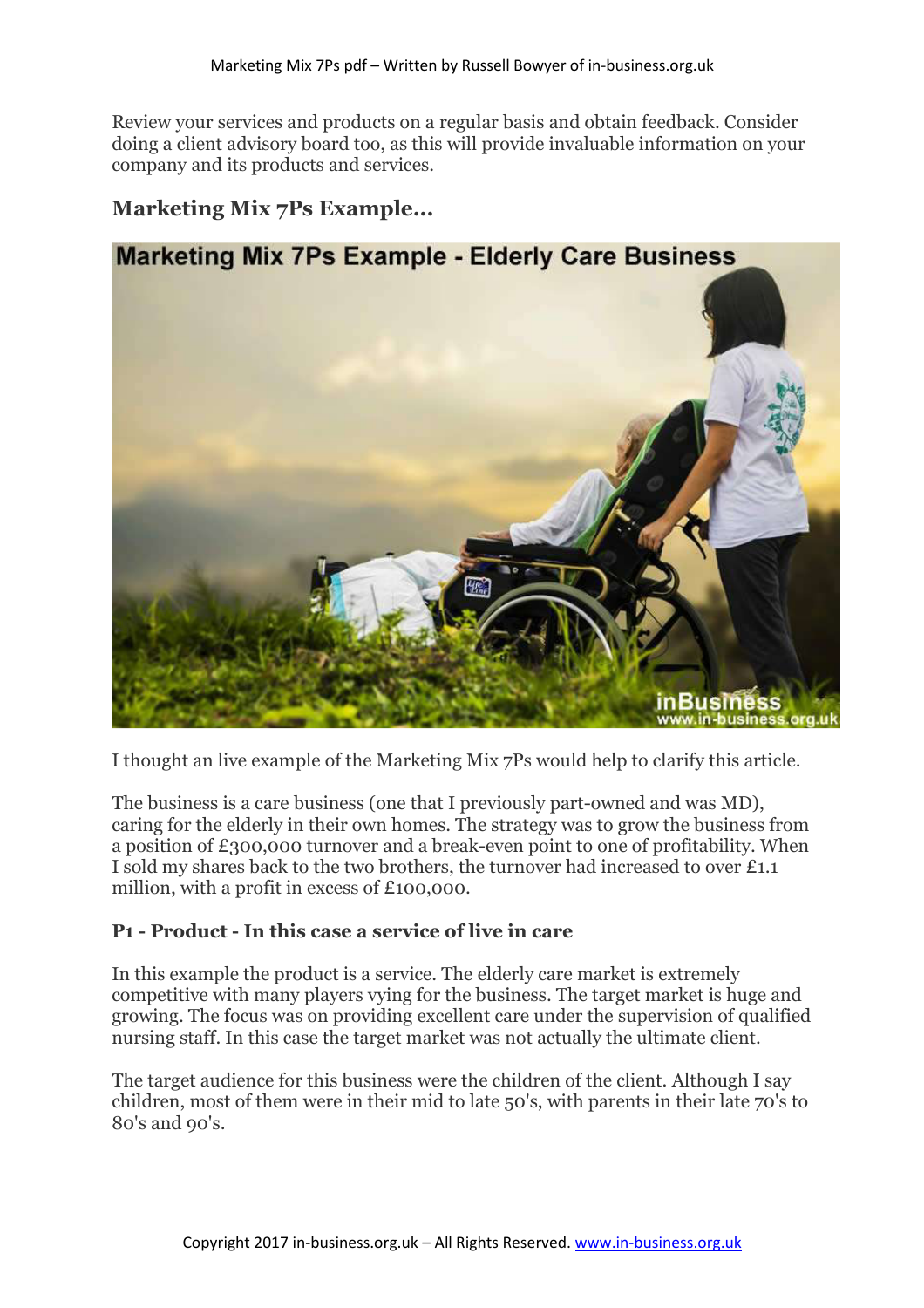#### **P2 - Price - Not the cheapest price on the market**

It was decided not to be the cheapest. Instead it was agreed to provide a top-level service. The focus was on the marketing material. Key to winning the business was the client interview.

As already noted the audience wasn't actually the client, it was the children. So at the interview the company had to impress the children.

The MOTO was - '*To provide the level of care that we would want to see our parents receive*.'

This was borne out in the client questionnaire. This initial meeting with the client went into huge detail, from what time their parent(s) liked to wake up, to what they liked for breakfast and dinner and what medication they were on. Many times the price quoted was upwards of 50-100% higher than the competition, but such confidence was gained via this initial interview, the customer went for our company, with an 80% conversion rate.

#### **P3 - Place - Visiting the clients home made the difference**

In this example, the 'place' was the client's home. We made sure we visited the customer in their own home. Meeting the client, together with the children in the clients home was an important part of the information gathering. This would form a part of the initial questionnaire.

Making the effort to go to the right 'Place' made sure the business was won.

#### **P4 - Promotion - Identifying the correct target audience was key**

We identified that our target audience was not the client, but instead a relative to the client. We had to adjust our advertising placements to this audience. One example was Saga, which is the organisation for the over 50's, which was the age of the children of the elderly parent.

The marketing material, which included the adverts, the brochures etc. had to be geared towards the relative. The wording in any material (be it adverts or brochures) was directed at the relative. This material would use phrases like, '*your mother's care*' for example.

#### **P5 - People - Having great carers was the key to great testimonials**

The most important people in this business were the carers. We received so many recommendations and testimonials from happy customers as a result of the fantastic care given and the great carers we employed.

Of course the office and support staff were important too, which included employing a qualified nurse. Having a nurse provided a depth of knowledge to the business and gave clients extra confidence in the service the business provided.